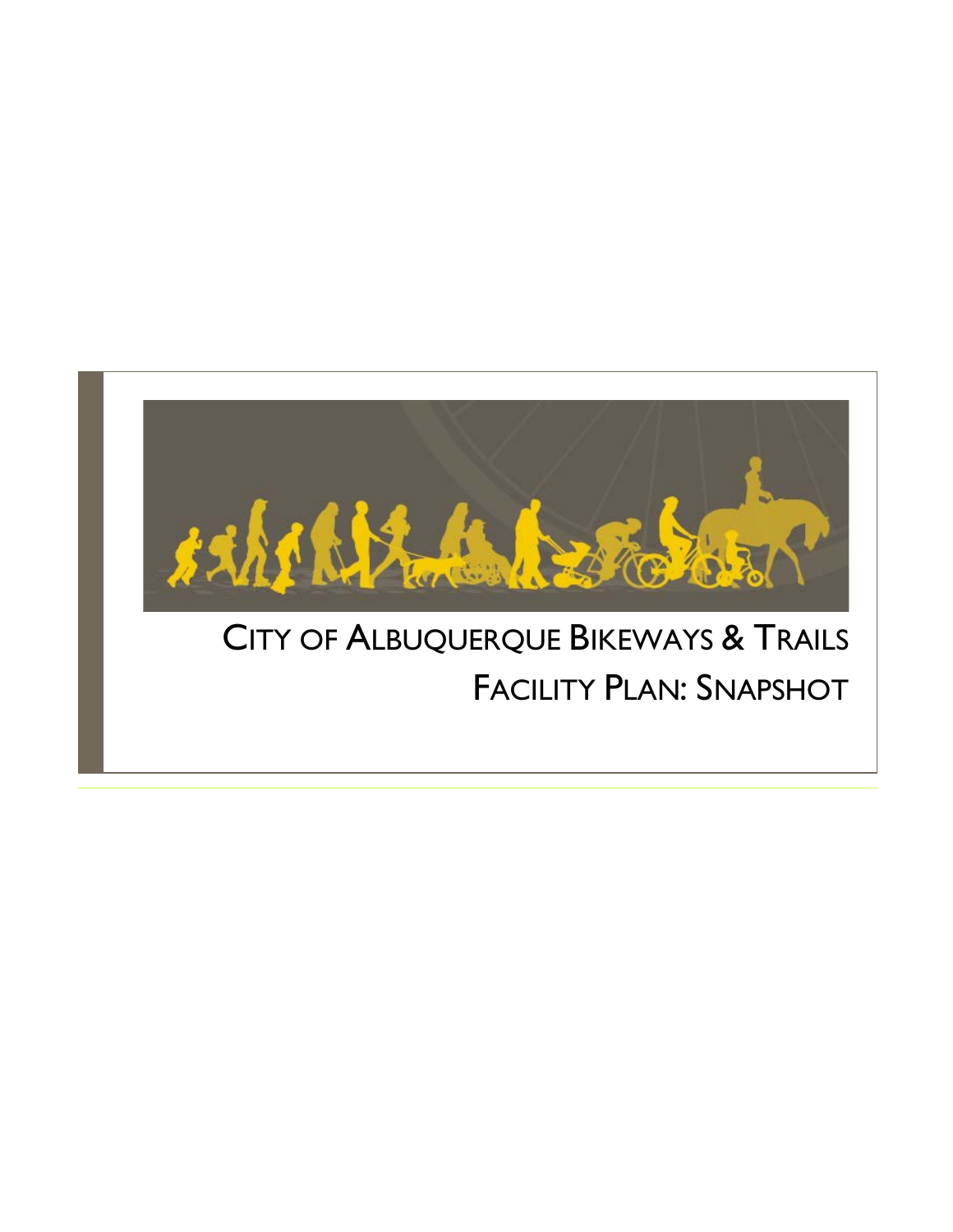# CITY OF ALBUQUERQUE BIKEWAYS & TRAILS FACILITY PLAN: SNAPSHOT



#### **OVERVIEW**

The City of Albuquerque is updating the Bikeways & Trails Facility Plan to update, consolidate, and replace two City planning documents, the Trails & Bikeways Facility Plan, 1996 and the Comprehensive On-Street Bicycle Plan, 2000. The Plan represents a continuation of previous planning and implementation work that has been ongoing since 1972.

Combining these plans into one consolidated Plan will help the City better manage the growth of the bikeway and multi-use trail system. The Plan evaluates the existing and proposed facilities and provides a list of future projects. The overarching purpose is to ensure a well-connected and enjoyable nonmotorized transportation and recreation system throughout the metropolitan area.

This plan proposes projects and programs that can be implemented over the next 50 years, at our current rates of funding for bikeways & trails activities. However, the plan recommends more frequent updates at 5 year intervals to allow the City to keep up with new best practices and to reflect our evolving understanding of the challenges facing the City in terms of walking and bicycling.

Staff from the Planning, Municipal Development, and Parks & Recreation Departments collaborated on this planning effort. Bicycle and trail advisory groups were consulted and the City hosted three public open house meetings to introduce the draft Plan.

Neighborhood representatives were notified via e-mail. Notice was published in the Albuquerque Journal, the Neighborhood News, and on the Planning Department's webpage.

The Plan is currently being reviewed by the Environmental Planning Commission (EPC). Staff supports a recommendation of approval to be forwarded to the City Council.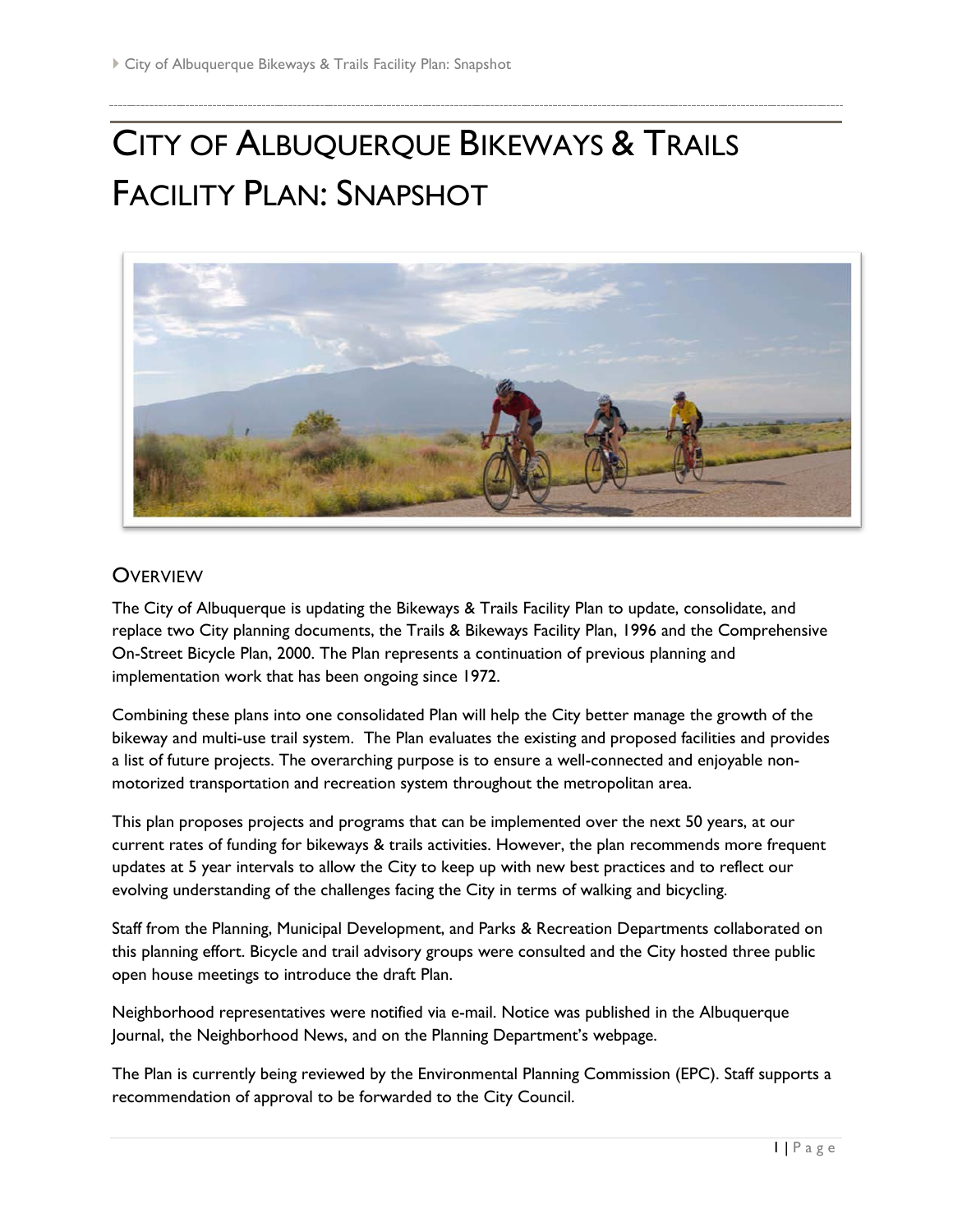# INTRODUCTION

#### PLANNING PURPOSE

The purpose of this planning process is to:

- Assess the current system
- Make recommendations for:
	- o new facilities
	- o management processes
- Education & outreach programs
- Connect Parks, Open Space and Trails for recreation
- Improve non-motorized transportation system (access & mobility)

# WHAT THE PLAN DOES & DOES NOT DO

The proposed Bikeways & Trails Facility Plan is a Rank II Facility Plan, which means …

- The *Bikeways & Trails Facility Plan* describes the existing system, policies, recommendations, and proposed projects. The plan will guide future investment in the bikeways & trails system, including facility improvements, new facilities, maintenance, and education/outreach programs.
- The plan does not allocate new funding or cause projects to be completed. It will serve as a guide for future planning efforts and funding requests to implement the recommendations.

The Plan includes a review of existing conditions and a needs analysis, which identified difficult or problematic locations as well as areas with the greatest potential for improvement. The plan includes design guidelines for both on-street bicycle facilities and multi-use trails. Key recommendations address education and outreach, closing gaps in the system, maintenance, and way-finding. There is a proposed facilities map and a detailed list of projects to improve the bicycle system and individual facilities.

The recommendations in this plan will guide future local investment in the bikeways and trails system, including new facilities, facility improvements, maintenance, and education/outreach/enforcement /evaluation programs. The City will also be better able to apply for state and federal funds to implement projects identified in the plan.

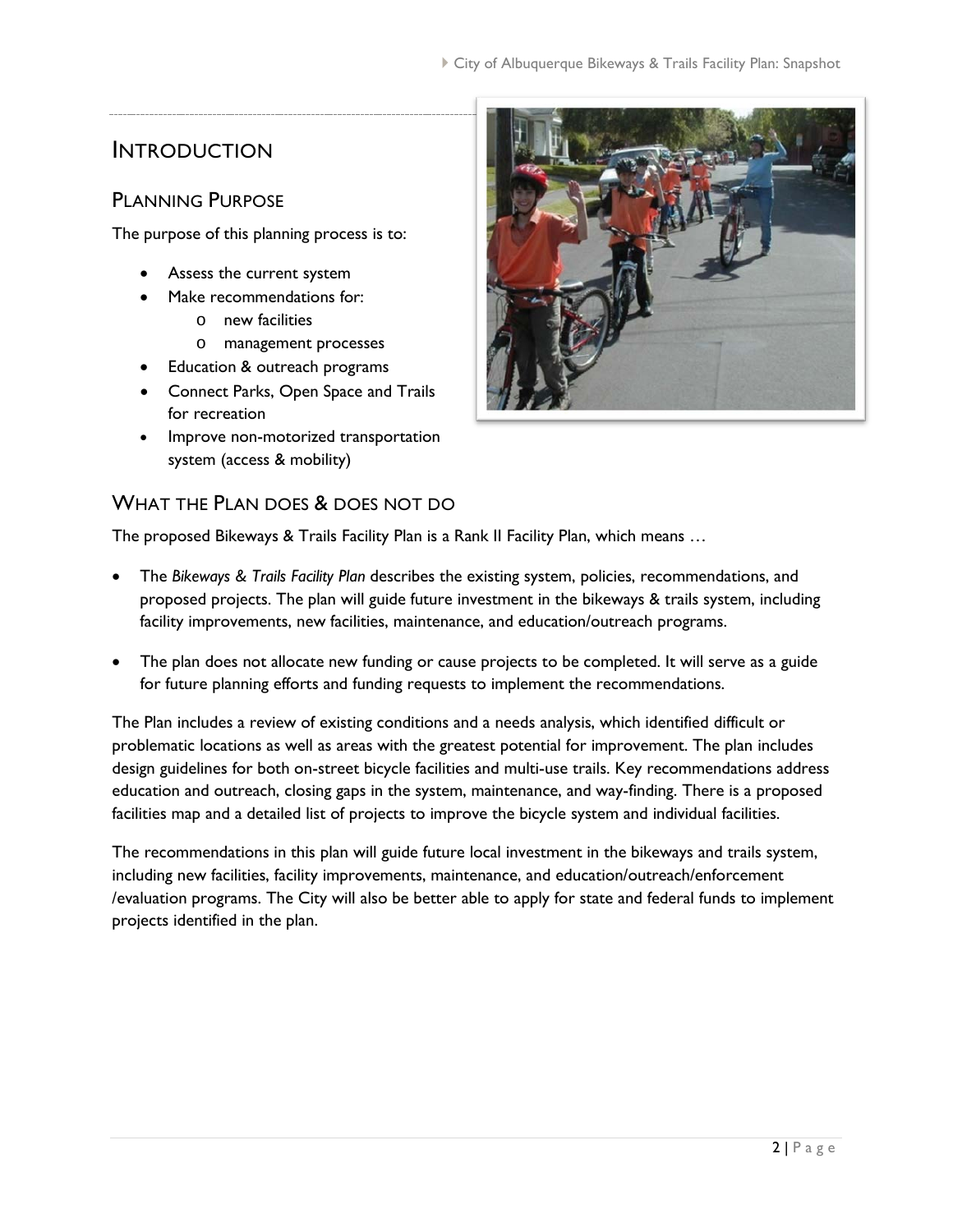#### BENEFITS OF BIKEWAYS & TRAILS

Bikeways and trails benefit our community in several ways.

**Economic benefits** include community building, improved personal health, reduced vehicle expense and traffic congestion. Property values may be higher for homes and businesses near trails and bikeways.

**Traffic Improvements.** Designated facilities enhance cyclist security and comfort. Trails and bikeways provide improved traffic flow for motorists.

**Social Equity in Mobility.** One third of Americans do not drive, so trails & bikeways provide mobility options.

**Public Health.** Bikeways and trails facilitate physical activity, decrease obesity and chronic diseases and enhance mental health.

**Environmental/Natural & Cultural Resource Protection.** Bikeways and trails create ways to preserve open space, reduce fossil fuel consumption, reduce emissions and improve air quality.

**Quality of Life.** Bikeways and trails attract new businesses, reduce neighborhood traffic and offer a variety of options for travel.

#### WHERE WE'VE BEEN / WHERE WE ARE

Albuquerque's early accomplishments include the development of 24 Miles of Bike Lanes and 39 Miles of Trails. In recent years, the City has tripled the extent of the system, including the addition of three Bicycle Boulevards and major trail projects such as the Gail Ryba Bridge, Bear Canyon Arroyo Bridge, Alameda underpass and four new North Diversion Channel Trail Underpasses. The chart below shows the growth of our system over the past 40 years.

| <b>BIKEWAYS &amp; TRAILS</b>     | 1974         | 1993        | 2000                     | 2010 | 2014            | <b>TOTAL</b><br><b>PROPOSED</b><br><b>SYSTEM</b> |
|----------------------------------|--------------|-------------|--------------------------|------|-----------------|--------------------------------------------------|
| <b>Multi-Use Trails</b>          | $\mathbf 0$  | 39          | 55                       | 6    | 177             | 520                                              |
| <b>Unpaved Trails</b>            |              |             | ۰                        |      | 100             | 100                                              |
| <b>Bike Boulevards</b>           | $\mathbf{0}$ | $\mathbf 0$ | $\Omega$                 | 6    | $6\phantom{1}6$ | 4                                                |
| <b>Bike Lanes</b>                | $\mathbf 0$  | 24          | 48                       | 170  | 203             | 359                                              |
| <b>Bike Routes</b>               | $\mathbf{0}$ | $\Omega$    | 56                       | 134  | 134             | 212                                              |
| <b>Total System Length</b>       | 0            | 63          | 159                      | 47 I | 520*            | 1105                                             |
| Total System (incl. unpaved)     |              |             | $\overline{\phantom{0}}$ |      | 620             | 1205                                             |
| <b>Grade-Separated Crossings</b> | $\mathbf 0$  | 10          | 15                       | 26   | 31              | 46                                               |

*\*The total system length in 2014 excludes unpaved trails.*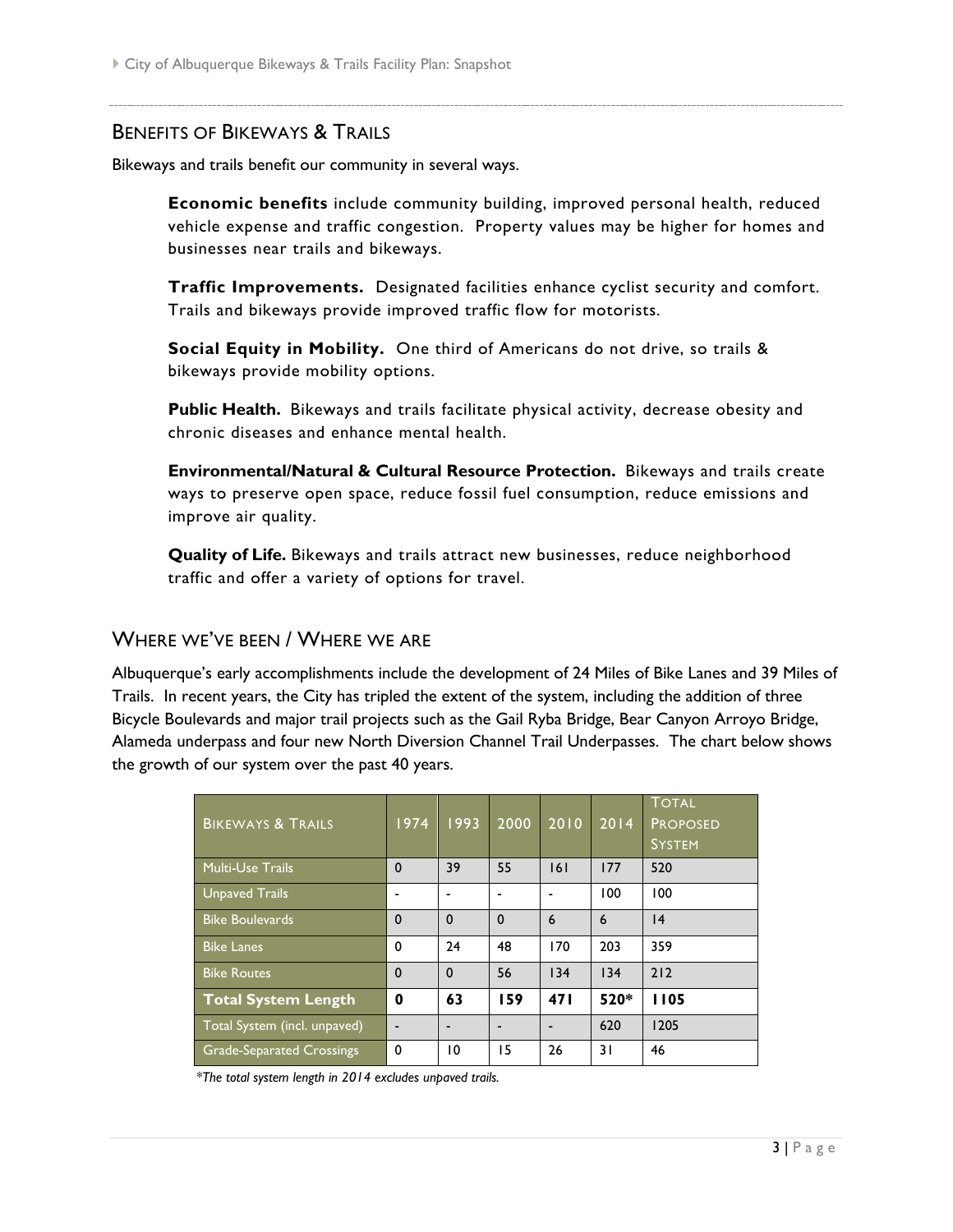## WHERE WE ARE TODAY

The City of Albuquerque's bikeway and multi-use trail system is a combination of on-street facilities (bike routes, shared lanes, bike lanes, bicycle boulevards, and shoulders) and off-street facilities (paved multi-use trails, unpaved trails, and grade-separated crossings). The mileage of official bikeways and trail facilities in the City grew by almost 200% between the years 2000 and 2010 alone. As of 2014, there are over 620 miles of bikeways and trails, with approximately 55% on street bike facilities and 45% multi-use trails.

Generally speaking, the City's bikeway and multi-use trail system is coordinated by a team of City Departments:

- On-street facilities Department of Municipal Development (DMD)
- Off-street facilities Parks and Recreation Department
- Coordination Planning Department

# PLAN ORGANIZATION

PART I

- **Chapter 1, Introduction,** provides a general orientation to the Plan, including its purpose, the benefits of investing in bikeways and trails, and an overview of the planning process.
- **Chapter 2, Planning and Policy Framework,** contains the Plan's vision, goals, and policies, as well as how the plan fits into the broader Planning and policy context.
- **Chapter 3, Existing Conditions & Current Issues,** provides an assessment of user needs and considerations for developing the bikeway & trail system. It also provides an overview of some of the current issues seen in the City.



PART II

- **Chapter 4, Recommended Network**, recommends capital projects for new facilities and enhancements for existing facilities.
- **Chapter 5, Recommended Programs,** reviews current programs and projects and recommends new efforts as resources and staff time allow.
- **Chapter 6, Implementation Strategies,** details administrative processes, legislative change recommendations, maintenance and operations recommendations, and monitoring and evaluation recommendations.
- **Chapter 7, Design Manual,** provides guidance and standards for the development of bikeways, trails, and related facilities such as wayfinding, end-of-trip facilities, and amenities.
- The **Appendices** include a list of all the proposed facilities that are shown in the Plan maps and additional technical data that informed the Plan content and recommendations.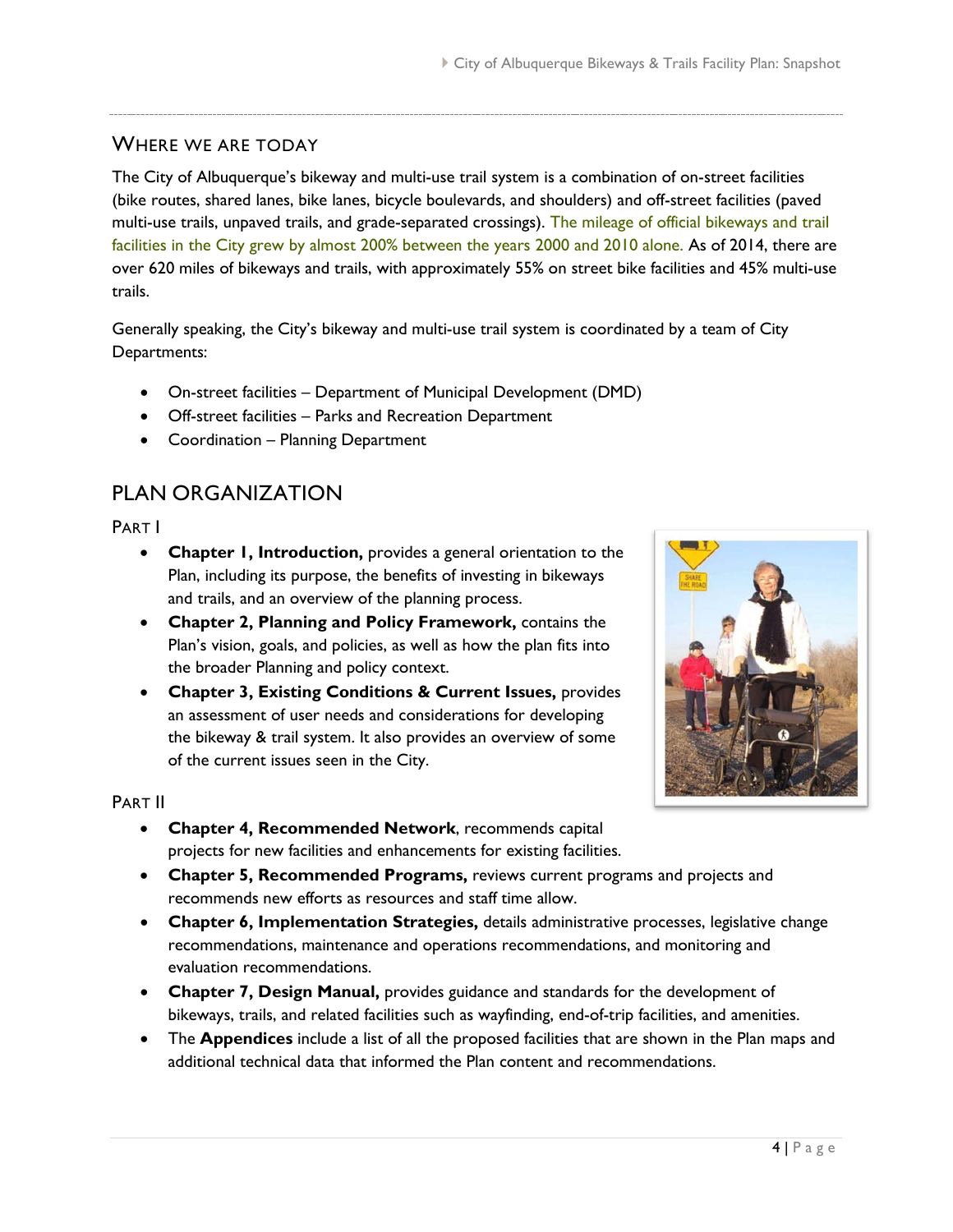# PLANNING & POLICY FRAMEWORK



#### VISION

Our vision for the City's Bikeways and Trails Facility Plan is to provide access for cyclists, pedestrians, and trail users to all areas of Albuquerque to encourage cycling and walking as a viable transportation options and to provide recreation opportunities, which result in an improved quality of life in the Albuquerque Metropolitan Area.

#### **GOALS**

- 1. IMPROVE THE CYCLIST AND PEDESTRIAN EXPERIENCE.
- 2. DEVELOP A CONTINUOUS, INTERCONNECTED, AND COMPREHENSIVE SYSTEM OF BIKEWAYS AND TRAILS.
- 3. ENHANCE MAINTENANCE OF ALL BIKEWAYS AND TRAILS, AND IMPROVE MAINTENANCE STRATEGIES.
- 4. INCREASE USE OF THE BIKEWAY AND TRAILS NETWORK.
- 5. INCREASE PUBLIC AWARENESS AND EDUCATION RELATED TO BIKEWAYS AND TRAILS.
- 6. RECOGNIZE AND LEVERAGE THE BIKEWAY AND TRAIL NETWORK AS AN INTEGRAL PART OF ECONOMIC DEVELOPMENT AND QUALITY OF LIFE IN ALBUQUERQUE.
- 7. STREAMLINE ADMINISTRATIVE PRACTICES AND COORDINATION.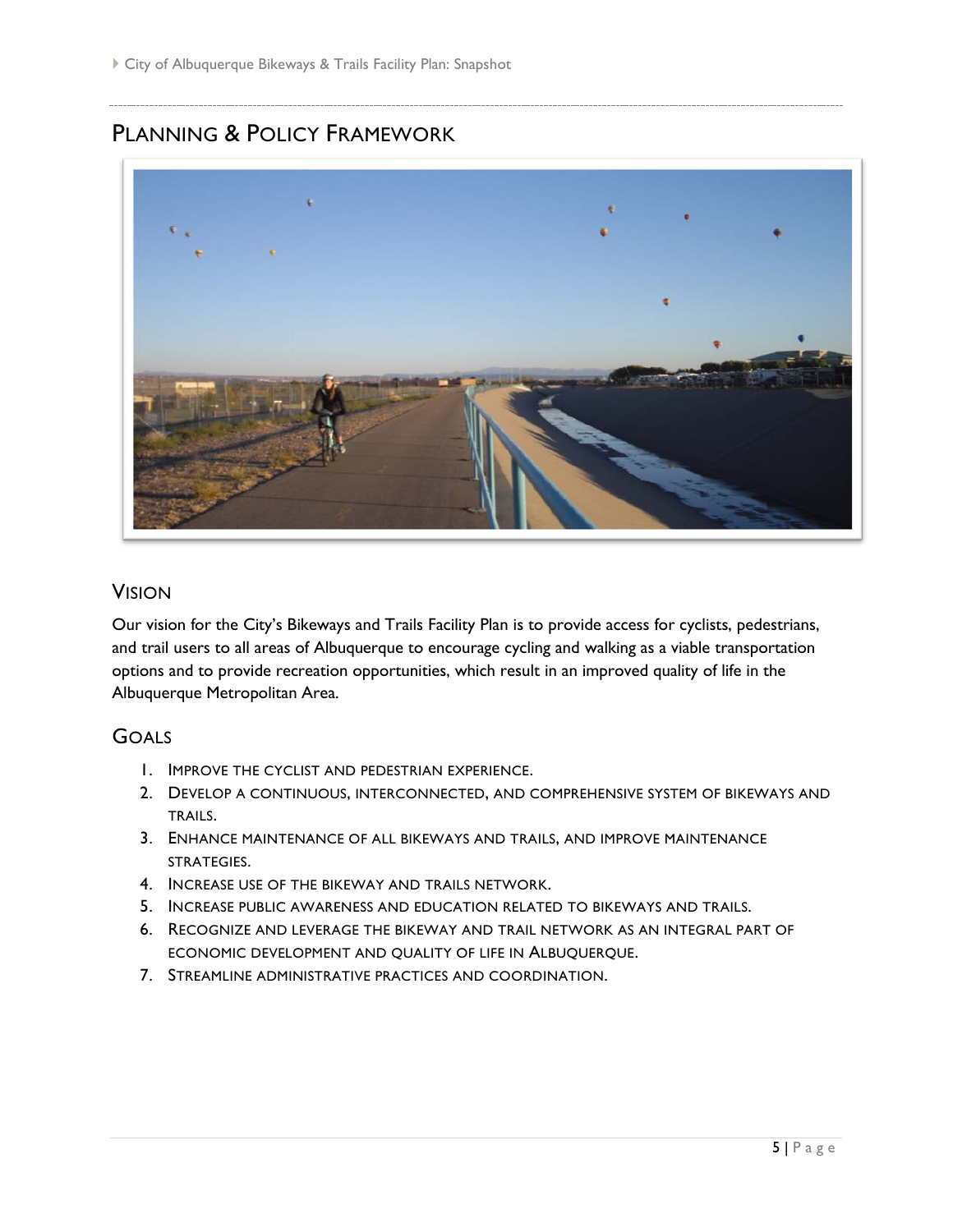# RELATIONSHIP TO OTHER PLANS

The Plan considers its relationship to other Plans, including city Plans & Policies, Regional and statewide Plans as well as Federal Policies & Programs

# FUNDING

Projects and maintenance are provided by a variety of sources, including:

#### FEDERAL SOURCES

• Map-21

#### STATE SOURCES

- New Mexico Department of Transportation
- New Mexico Legislature

#### LOCAL SOURCES

- Capital Implementation Program (CIP)
- Gross Receipts Tax
- Land Development



#### NEEDS ASSESSMENT

The City's bikeways and trails, along with the grade-separated crossings, provide the City with a wellfunctioning recreation and non-motorized transportation system. However, the current system lacks continuity in some areas and has a number of barriers that are difficult to cross, such as the Rio Grande,



Downtown, the Big I, and major arterial streets. Another major challenge of the system is the number of improvements needed to remedy facilities that are deficient in relation to the design criteria.

The Needs Assessment presents an overview of the needs of trail users and bicyclists in Albuquerque.

This analysis provides a summary of trail and bikeway user volumes and behaviors; discusses public input gathered through an online survey; and examines cyclist concerns by analyzing reported bicycle crash data. Currently, no comparable data is collected for trail users specifically. Three GIS-based, geographic analytical tools were used to determine the quality and

connectedness of the existing bikeway system. In total, three analytical methods were used to evaluate the existing bikeways and trails facilities, and five methods apply specifically to bicycle use.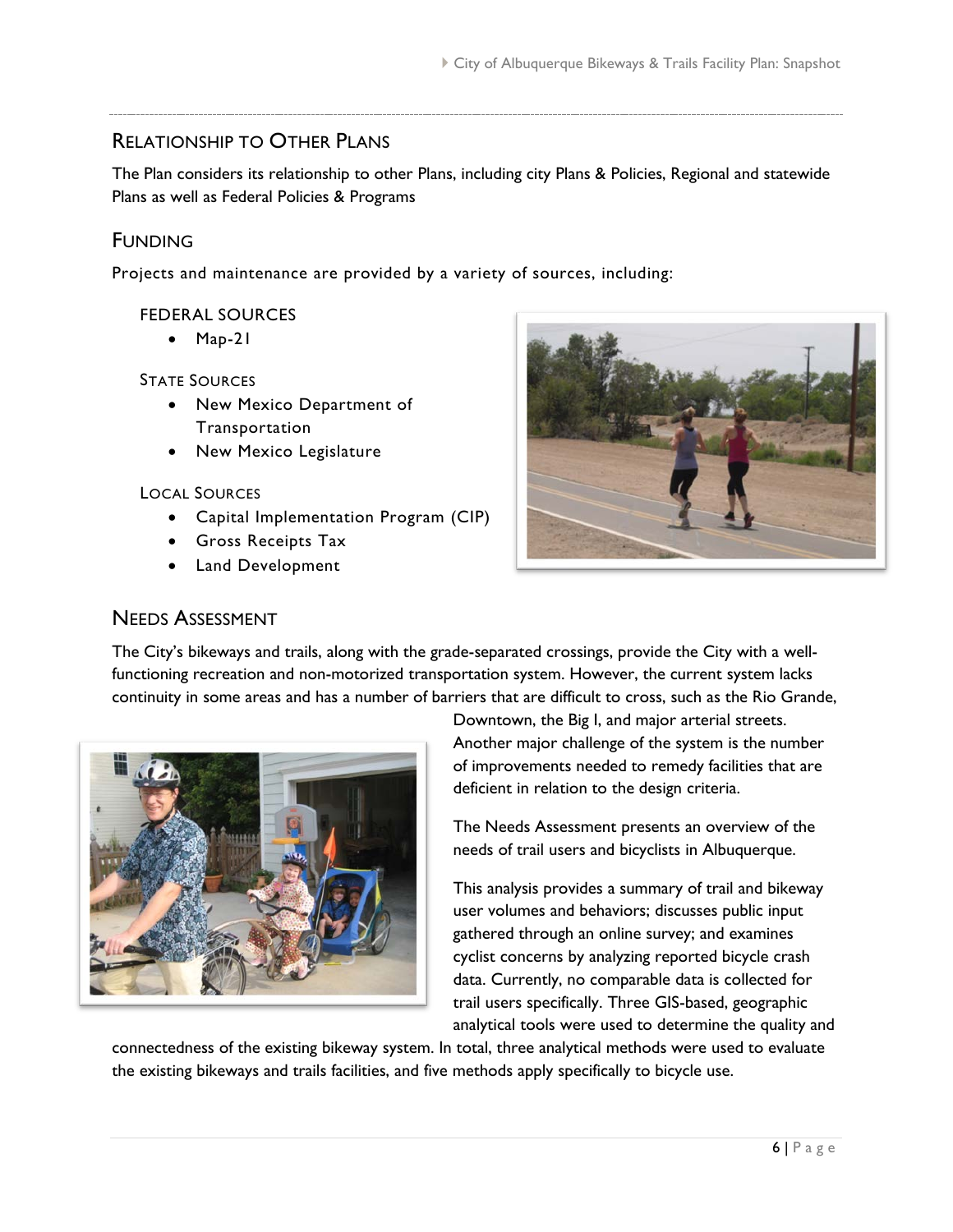This information was used in conjunction with field visits, input gathered at public meetings, stakeholder interviews, and analysis of the existing bikeways and multi-use trail system to form future project recommendations. Some of the data is being monitored and updated, for example, MRCOG updates the bikeway and trail user count data on an ongoing basis. Adequately understanding user needs enables system planners and policy-makers to develop cost-effective solutions for improving the region's bikeway and trail system.

# RECOMMENDATIONS & IMPLEMENTATION APPROACH

The Bikeways & Trails Facility Plan provides three types of recommendations:

> PROPOSED CAPITAL IMPROVEMENTS: The bikeways and trail map guides future facility improvements. Recommendations are also made for end-of-trip facilities, intersection improvements, and specific gap closures that were identified as priority projects. It is anticipated that a major portion of the multiuse trails capital funding will be allocated to existing trail renovation: for basic upkeep; for implementation of accessibility improvements; to address areas of high use/user conflicts; and in projects that result in more well-maintained trail corridors.



#### PROGRAMS:

The plan provides a review of existing programs to expand and continue, as well as new programs recommended for additional outreach, education, training, and awareness. To address advisory committees concerns related to the effectiveness of how the City Departments responsible for developing and managing the system coordinate with each other, with other jurisdictions and agencies, and effectively utilize public input. This plan suggests changes to improve organization of these activities.

#### POLICY CHANGES:

The plan proposes changes to adopted state and local policy to improve the system network and law enforcement of on-street bicycling facilities. This plan also proposes design guidelines to address on-street facilities, multi-use **TRAIL COURTESY** trails, way-finding treatments, and end-of-trip facilities, as well as > ₩ YIELD improved procedures for design review. Policy recommendations are made to incorporate improved maintenance of the facilities. Design guidelines address on-street facilities, multi-use trails, way-finding treatments, and end-of-trip facilities.

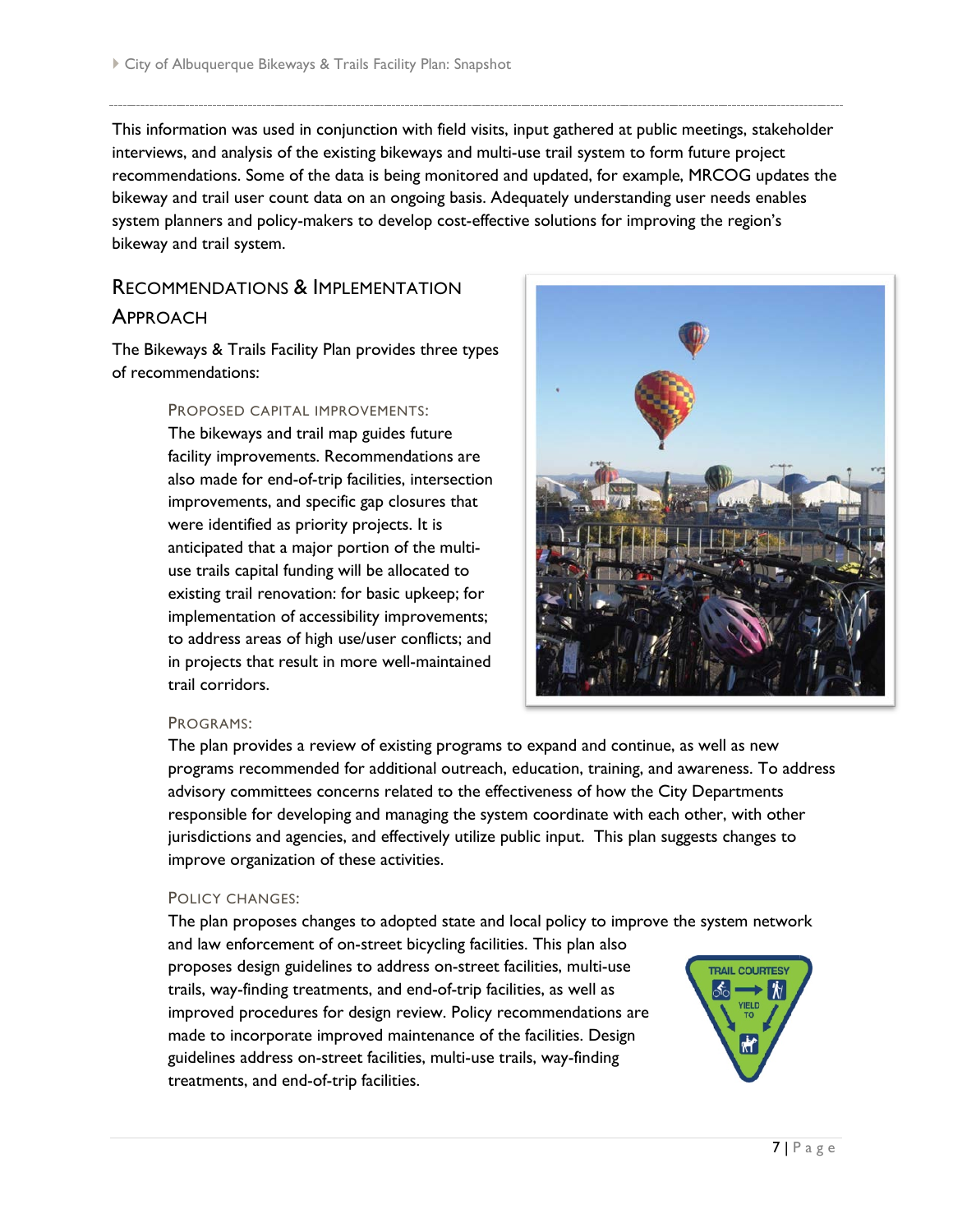# FREQUENTLY ASKED QUESTIONS

#### WHAT DOES THE PLAN SAY ABOUT IMPROVING CONDITIONS FOR CYCLISTS AND TRAIL USERS?

The League of American Bicyclist/Bicycle Friendly Community Program (BFC) has recognized Albuquerque as a city that welcomes cyclists by upgrading the accommodation for cyclists and encouraging people to bike for transportation and recreation.

In 2005 the City of Albuquerque was recognized with the Bronze level award and is one of three cities in New Mexico recognized as a Bicycle Friendly Community (Santa Fe—Silver, Las Cruces—Bronze). The City maintains the Bronze standing as of 2014.



To be considered a Bicycle Friendly Community the City had to submit an audit of the **five E's**: **engineering, education, encouragement, enforcement, and evaluation** efforts. This inquiry is designed to yield a comprehensive picture of the community's work to promote bicycling.

The City would like to become a Silver Level Bicycle Friendly Community and focuses on these same criteria to identify areas that Albuquerque can improve upon, or begin collecting data to improve our standing in future years. Chapter 3 of the Plan looks at existing conditions and current issues; Chapter 4 outlines the recommended network and Chapter 5 makes recommendations for Enhancement, Education, & Encouragement Programs.

#### WHAT DOES THE PLAN SAY ABOUT IMPROVING **MAINTENANCE** OF THESE FACILITIES?

Facilities are primarily maintained by the City's Parks and Recreation and Municipal Development Department staff, in conjunction with Bernalillo County crews. As the network of bikeways and trails grows, the need for funding for smart maintenance is needed.

Best management practices include:

- Yearly evaluation to address items such as crack repair, sign replacement, painting, repairs (fencing, gates, benches, etc.) drain clearing and facility evaluation.
- Regular maintenance: Weed control (spraying and manual), mowing, sweeping, pruning, trash removal, empty trash cans and dog waste dispensers.
- As needed: Flood or rain damage repair (silt clean-up, culvert clean out, etc.), bollard repair, graffiti removal, snow/ice removal, irrigation repairs, other immediate issues.

The Plan proposes pilot projects along the trails to maintain or establish native vegetation to combat goat head weeds; crack repairs and annual sweeping of all bicycle lanes as budgets allow.

Funding is always an issue, as our system grows and there aren't always the resources to maintain these facilities. Collaboration is important to make the best use of resources. Establishing a maintenance schedule for regular, periodic and occasional activities will help keep maintenance in check, as will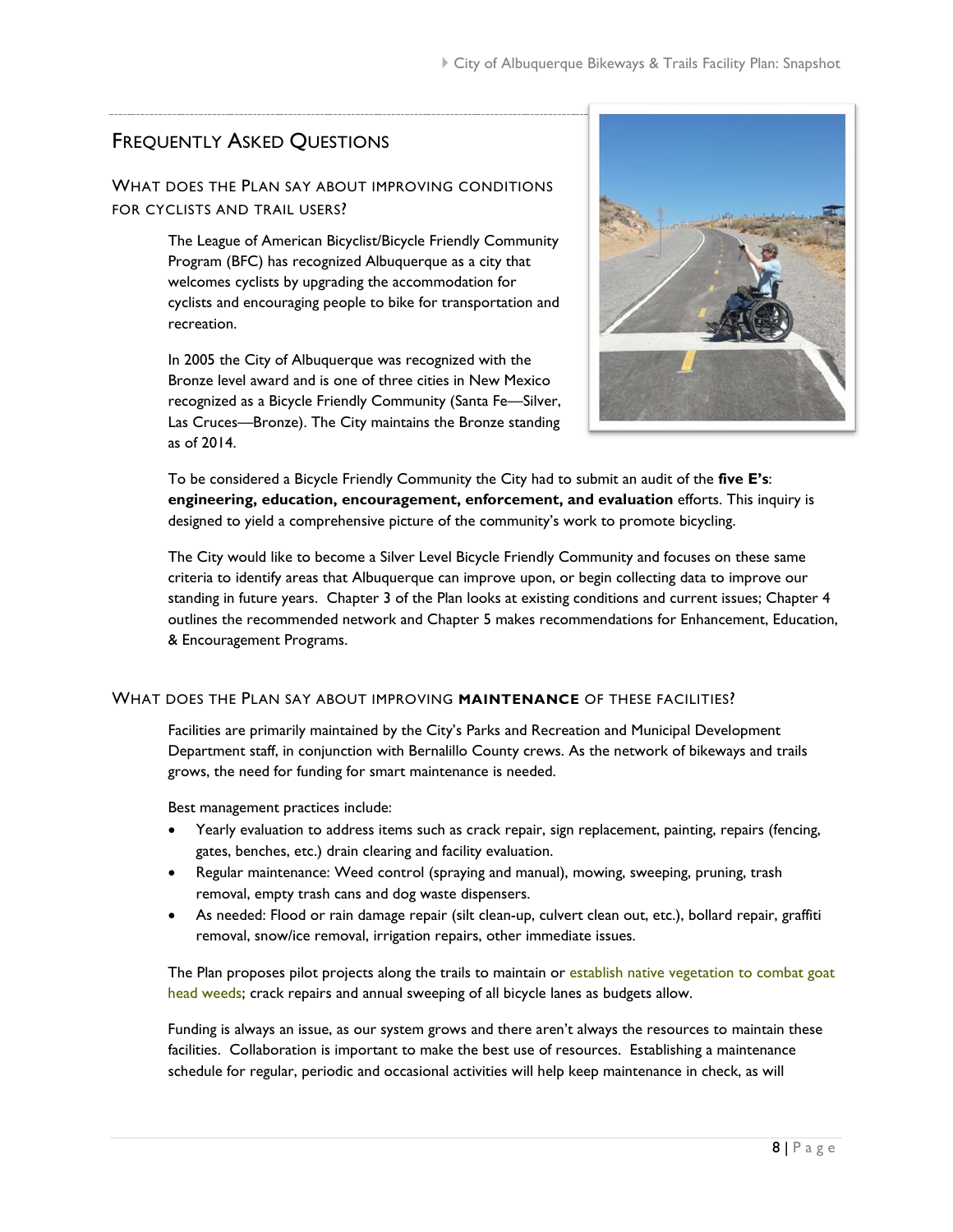implementation of an automated work order system to track issues and serve users. Volunteers and other workers can be helpful for routine maintenance or preparing for special events.

#### WHAT DOES THE PLAN SAY ABOUT GETTING THE COMMUNITY MORE **INVOLVED** IN MAKING THE SYSTEM BETTER?

The Greater Albuquerque Bicycling Advisory Committee (GABAC) and Greater Albuquerque Recreational Trails Committee (GARTC) are two advisory committees for the City who often weigh in on projects and provide other guidance

to city staff.

Regularly check with the Mayor's Office to see if there are vacancies on these committees. In addition, there are opportunities to volunteer with the Parks & Recreation Department for "Adopt a trail", Open Space Volunteers programs and others.

As a user of the system, you are our eyes and ears. Please call 311to report maintenance needs or visit the city website at [www.cabq.gov](http://www.cabq.gov/) to learn more.



#### WHAT ARE THE OPTIONS FOR ADVISORY

GROUP STRUCTURE TO BEST ADVISE THE CITY ON BIKEWAYS AND TRAILS PROGRAMS AND PROJECTS?

In updating this Plan, the City considered the current structure of two advisory committees for bikeways and trails – the Greater Albuquerque Bicycling Advisory Committee (GABAC) and the Greater Albuquerque Recreational Trails Committee (GARTC). While the two-committee structure allows multiple perspectives regarding the on-street vs. off-street system, there has been overlap in the committees, which requires both Parks & Recreation (P&R) and Department of Municipal Development (DMD) staff to be engaged in issues concerning the paved trails, which are of mutual interest to both committees.

The following options are discussed in the Plan:

- **Status quo - two Committees**: Continue with two committees GABAC/GARTC staffed by DMD/P&R. Ideas that may improve the process:
- **Albuquerque Bike and Pedestrian Advisory Committee:** Create one committee with representation by geographic regions that reflect the diversity of the community – age, gender, type of travel, and other special interest as appropriate.
- **City/County Bike, Pedestrian and Trails Advisory Committee:** Create one committee that represents the City/County or Albuquerque Metropolitan Planning Area. Work could be done by subcommittees, somewhat independently of staff, to address particular areas of emphasis and by a strong executive committee.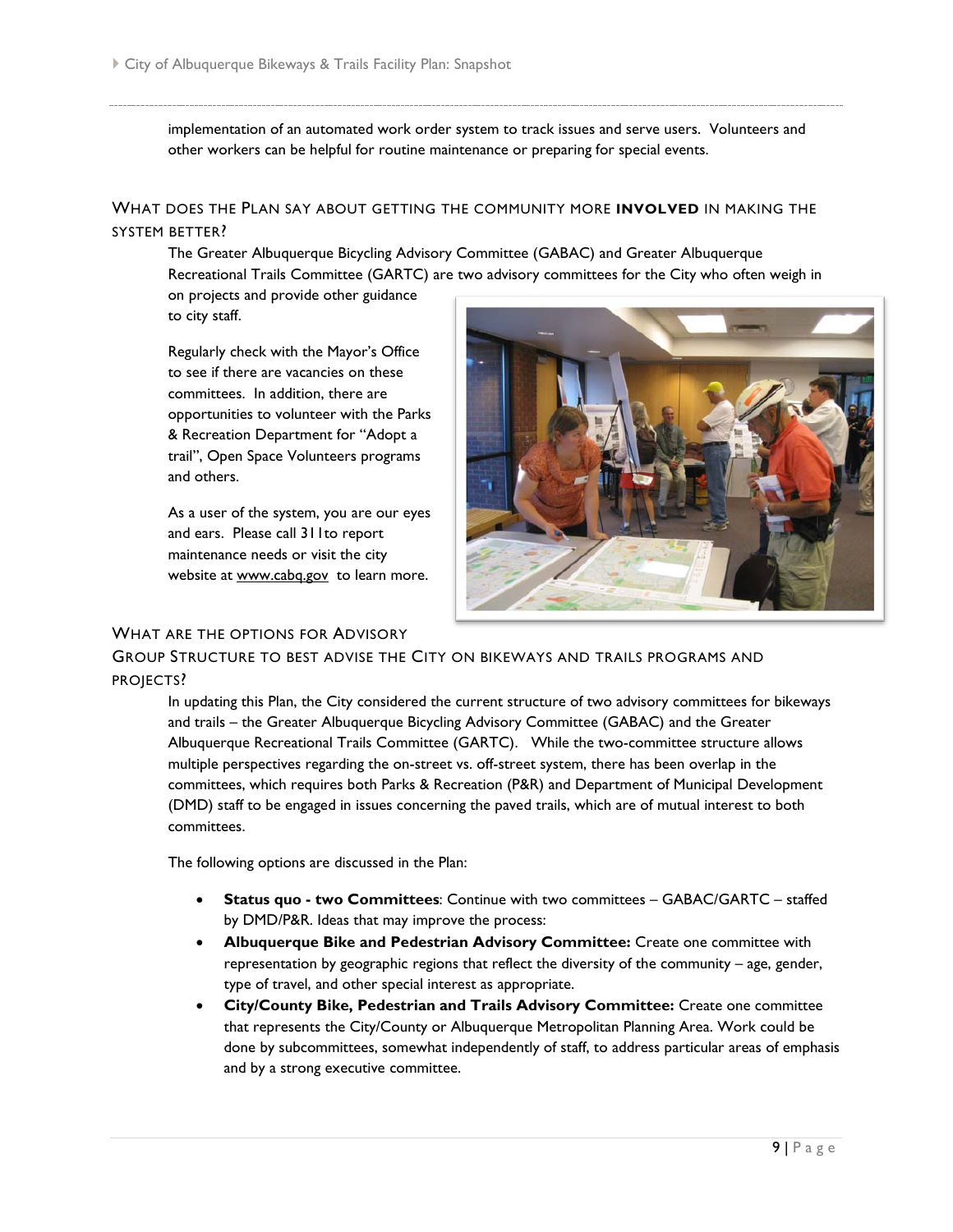#### WHAT IS THE PROCESS FOR MAKING THAT CHANGE? (AND WHY AREN'T WE DOING THAT NOW?)

The Plan considers options that might make the best use of city resources and also provide more clarity in the direction and function of the groups. The Plan considers these options but makes no changes to the committee structure. Such an action would require City Council direction.



#### HOW CAN THE COMMUNITY **FIND OUT MORE** ABOUT PROJECTS THAT ARE

HAPPENING NOW AND PROVIDE EARLY INPUT INTO THE SELECTION OF FUTURE PROJECTS?

We have multiple departments working on bikeways and trails projects. We currently don't have a 'One-Stop Shop' for this information. We are currently considering other ways to get the word out, outreach to local bike clubs, newsletters or more frequent web updates.

In the meantime, check the GABAC/GARTC web pages for posted agendas and minutes. The public is welcome to attend these and other City open meetings. Public meetings are often advertised in the newspaper and also to stakeholders in a particular project area.

Other initiatives by the City Council (such as Jeff Speck) have many opportunities for the public to get involved. Please visit the Council website at <http://www.cabq.gov/council/>for periodic updates.

To provide input into the draft Bikeways & Trails Facility Plan please email Carrie Barkhurst at kcbarkhurst@cabq.gov visit an EPC, LUPZ or City Council hearing.

#### WHAT DOES THE PLAN SAY ABOUT MORE MODERN DESIGNS THAT ARE BEING BUILT IN OTHER CITIES – SUCH AS HAWK CROSSING LIGHTS, PROTECTED BIKE LANES, CYCLE TRACKS, ETC.?

The Plan does consider some of these newer designs and systems. In moving forward, future studies will be required. As a City we have to take a systematic city-wide approach to ensure that all of those concerns are addressed.

As emerging trends are identified and/or funding becomes available, we may consider pilot projects or temporary installations as tests before full investment in new facilities.

There is also a need to educate people about new measures and to evaluate installations of any innovative techniques to make sure they are acceptable and effective.